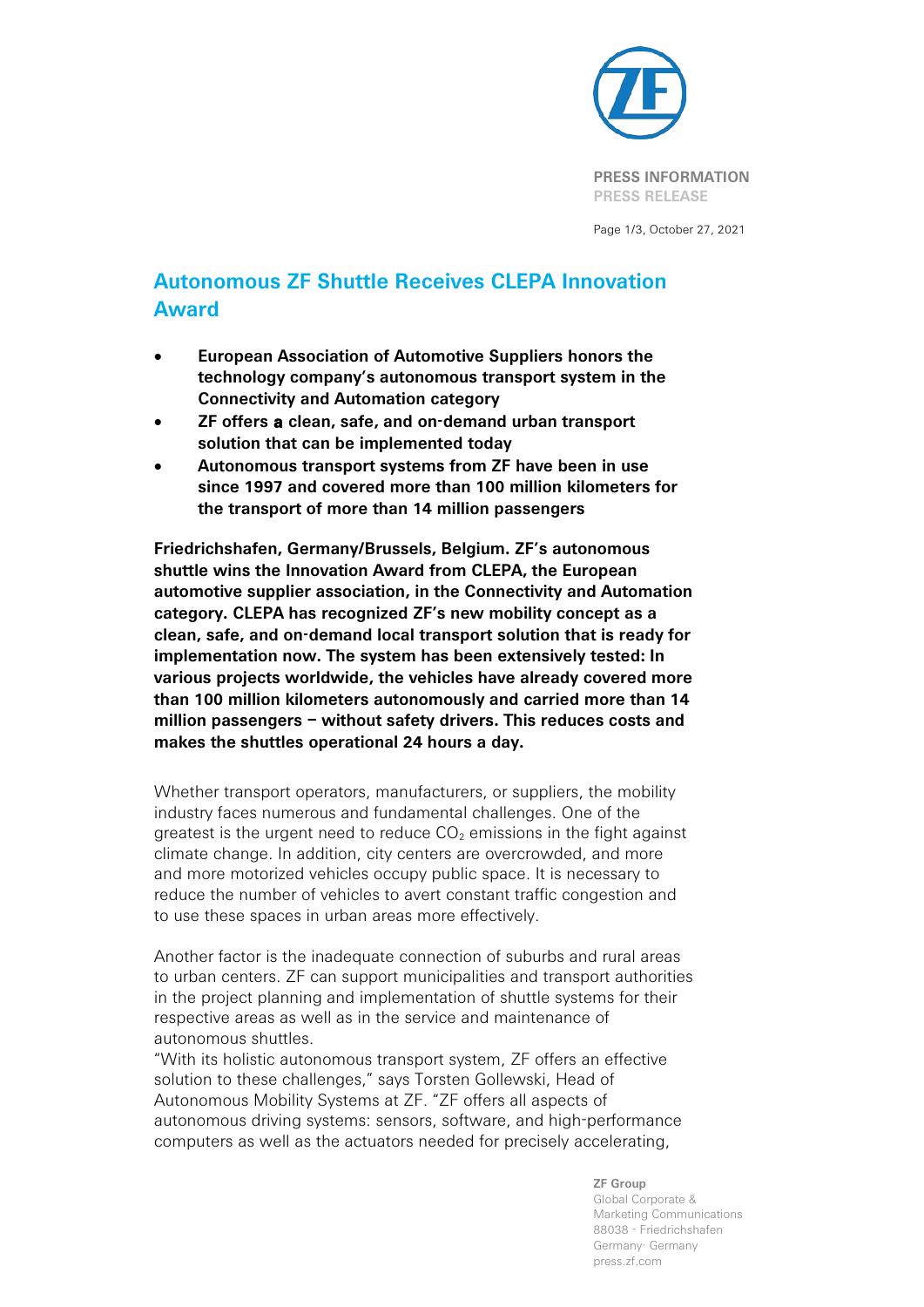

Page 2/3, October 27, 2021

braking and steering the vehicle. This is how we contribute to enhanced road safety. We have mastered the technological challenge of selfdriving shuttles with a fully redundant Level 4 vehicle – based on automotive graded components."

ZF now offers a European mobility solution that meets international standards. ZF shuttles are already available today and are able to operate in urban traffic at up to 40 km/h, which is faster than the average speed in major European cities. A network of electrically powered, driverless shuttles, with on-demand scheduling and seamless connection to other public transport systems such as buses and trains, represents a true alternative to privately owned cars. These vehicles can even be operated economically on less busy routes – and for longer as well. The electric shuttles protect the environment and can provide enhanced air quality.

Every year, the European association CLEPA recognizes outstanding innovations from the entire ecosystem of automotive suppliers. In addition to the connectivity and automation category, an international expert jury recognizes awards in the areas of cooperation, environment, and safety. Last year, ZF received the CLEPA Innovation Award for its environmental friendly eTrailer, a prototype semitrailer with integrated electric drive. In 2017, WABCO and ZF won an innovation award for their jointly developed Evasive Maneuver Assist for commercial vehicles.

## Caption:

Vanessa Bauschatz and Michael Hoffmann from ZF Mobility Solutions GmbH are delighted to receive the CLEPA innovation award in the connectivity and automation category for ZF's autonomous shuttle.

Photo credits: CLEPA

## Press contact:

**Andreas Veil,** Head of External Communications, phone: +49 7541 77-7925, email: [andreas.veil@zf.com](mailto:andreas.veil@zf.com)

## **About ZF**

ZF is a global technology company supplying systems for passenger cars, commercial vehicles and industrial technology, enabling the next generation of mobility. ZF allows vehicles to see, think and act. In the four technology domains of Vehicle Motion Control, Integrated Safety, Automated Driving, and Electric Mobility, ZF offers comprehensive

> **ZF Group** Global Corporate & Marketing Communications 88038 - Friedrichshafen Germany· Germany press.zf.com